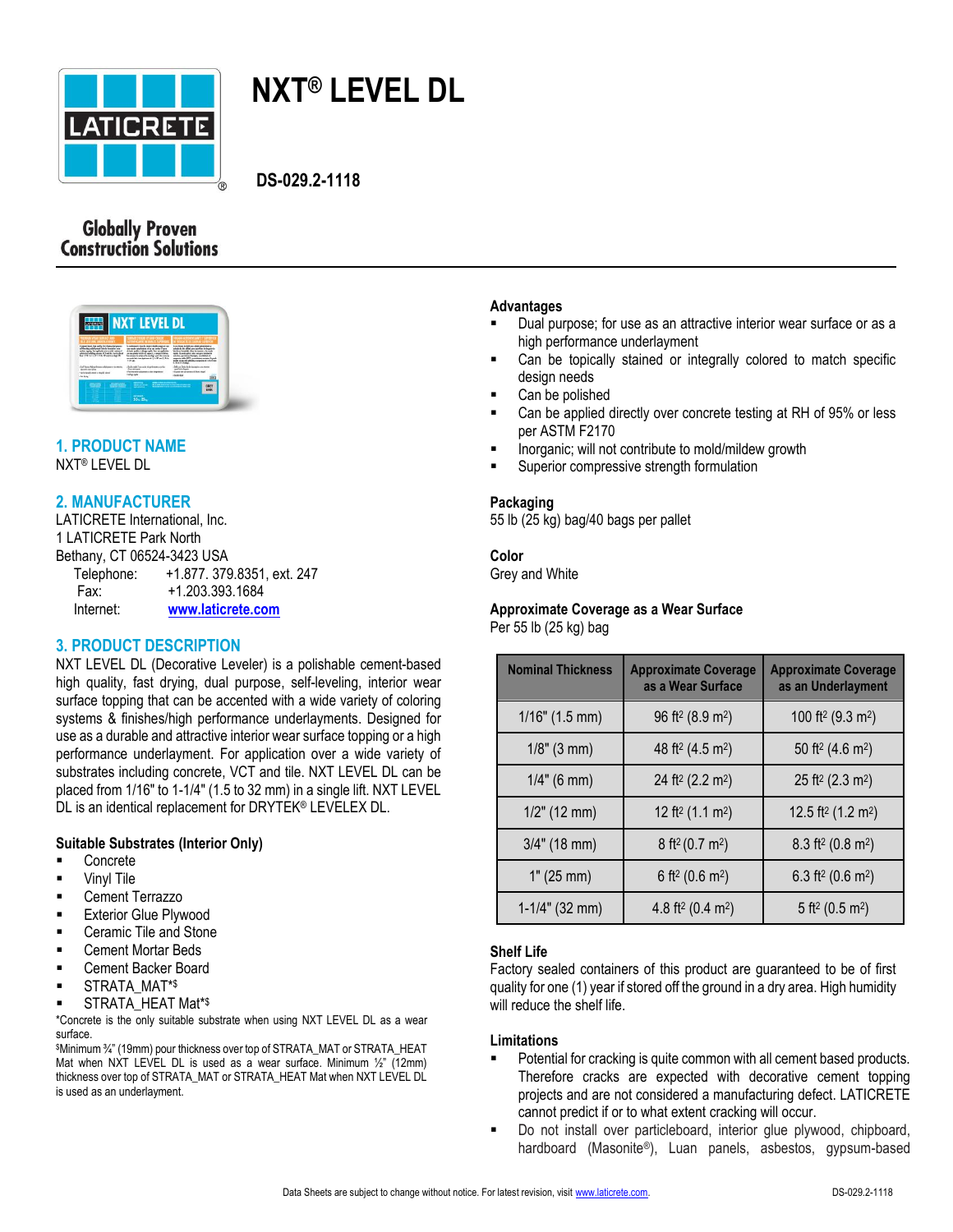patching materials, asphalt, coal tar, or lightweight insulating concrete or any other dimensionally unstable materials.

- Not recommended for steel-wheeled traffic
- For interior use only
- Do not install when surface temperature is below 40°F (4°C) or above 90°F (32°C).
- Do not install over painted surfaces
- Do not exceed recommended mixing ratio as indicated in mixing instructions. Over watering will weaken product properties.
- Never mix with cement or admixtures
- Do not apply over waterproofing or crack isolation membranes. When a waterproofing membrane is required, use a LATICRETE Waterproofing Membrane on top of NXT LEVEL DL.
- Do not use for submerged or continuously wet areas.
- Crack Isolation properties are not applicable when using NXT LEVEL DL over STRATA\_MAT or STRATA\_HEAT Mat.

### **Cautions**

Before using any LATICRETE product:

- Check **[www.laticrete.com](http://www.drytek.com/)** for any technical bulletins or updated information about the product and its application
- Contact your local LATICRETE Technical Sales Representative with any questions
- Consult SDS for safety information
- Protect finished work from traffic until fully cured
- **EXECONTERGO CONTERGO CONTER** FOOTENDING SAND CONTERGO EXAMPLED FOOTENDING SAND CONTERGO SAND CONTERGO SAND CONTERGO SAND CONTERGO SAND CONTERGO SAND CONTERGO SAND CONTERGO SAND CONTERGO SAND CONTERGO SAND CONTERGO SAND CO irritation. Causes series eye damage. Wear protective gloves, protective clothing and eye protection. In case of contact, flush thoroughly with water.
- Do not take internally. Silica sand may cause cancer or serious lung problems. Do not breathe. Wear a respirator in dusty areas.
- Keep out of reach of children

## **4. TECHNICAL DATA**



This product has a cradle-to-gate (with options) Product-Specific (Type III) Environmental Product Declaration. The PCR review, life cycle assessment and declaration were independently verified by UL Environment in accordance with ISO 14025, ISO 14040 and ISO 14044.

| Pour Depth                                              | 1/16" to 1-1/4" (1.5-32mm)<br>Consult Technical Services for depths over 1-1/4" (32mm) |  |
|---------------------------------------------------------|----------------------------------------------------------------------------------------|--|
| Walkable                                                | 1-2 hours at $70^{\circ}$ F (21 $^{\circ}$ C)                                          |  |
| <b>Tensile Strength</b><br>(ASTM C1583)                 | 200-300 psi (1.4 - 2.1 MPa)                                                            |  |
| <b>Flexural Strength</b><br>(ASTM C1708) 28 Day Cure    | 1100 - 1400 psi (7.6 - 9.6 MPa)                                                        |  |
| <b>Compressive Strength</b><br>(ASTM C1708) 28 Day Cure | 28d: 4500 - 5100 psi (31.0 - 35.1 MPa)                                                 |  |
| Set Time (ASTM C1708)                                   | Initial $@$ 20-30 min.<br>Final @ 35-70 min.                                           |  |
| Installed Dry Weight (per<br>square foot $@1/4"$ (6 mm) | 2.4-2.5 lb/ft <sup>2</sup> (11.8-12.3 kg/m <sup>2</sup> )                              |  |

Specifications are subject to change without notification. Technical data shown in product data sheets and technical data sheets are typical and reflect laboratory test procedures conducted in laboratory conditions. Actual field performance and test results will depend on installation methods and site conditions. Field test results will vary due to critical job site factors.

### **5. INSTALLATION**

#### **Surface Preparation**

- Refer to TDS 230N NXT Substrate Preparation and Primer Guide for more detailed surface preparation instructions
- All concrete surfaces must achieve an ICRI CSP of 3-5. This is not applicable when pouring over STRATA\_MAT or STRATA\_HEAT Mat.
- Clean substrate to eliminate dust, dirt, oil, grease, paint or any contaminants which may inhibit bonding. Do not use chemicals to clean substrate. Remove any loose particles by vacuuming and damp sponging.
- Inspect for contraction joints, construction joints and cracks in the substrate which may be subject to movement after installation of a NXT self-leveling underlayment. These must be maintained as joints through the NXT self-leveling underlayment.
- For exterior glue plywood substrates use 3.2# galvanized diamond metal lath. (STRATA\_MAT or STRATA\_HEAT Mat can be use in lieu of lath when using NXT LEVEL DL as an underlayment).
- Maintain substrate temperature between 40–90°F (4–32°C) during application and air temperature between 50–90°F (10–32°C) during drying. Provide adequate ventilation to ensure uniform drying.

#### **Priming**

- Use NXT Epoxy Primer when NXT LEVEL DL is used as a decorative wear surface.
- Use NXT Primer when NXT LEVEL DL is used as an underlayment over most substrates.
- **Primer is not required when using NXT LEVEL DL over** STRATA\_MAT or STRATA\_HEAT Mat.
- Refer to TDS 230N NXT Substrate Preparation and Primer Guide for more detailed application instructions.

#### **Mixing**

When used as an underlayment, NXT LEVEL DL should be mixed with 5.6 to 6 qts (5.3–5.7 L) of water per 55 lb (25 kg) bag. When used as a decorative wear surface NXT LEVEL DL should be mixed with 4.5 to 5.5 qts. (4.3-5.2 L) of water per 55 lb (25 kg) bag. Do not over water. For manual application, add product to water and mix for 2–3 min. with a heavy duty drill (650 rpm) to obtain a lump free mix. NXT LEVEL DL can also be used in most pump equipment. Please consult with a LATICRETE representative to verify equipment compatibility. A flow test should always be performed to ensure that mix is homogenized and free from separation for multiple bag mixes increase mixing time as needed. The ideal flow range for NXT LEVEL DL is 11–12" (280–300") for underlayment. 10–11" (250–280 mm) for wear surface using a NXT Flow Test Kit. See TDS 235N Flow Test Method for more detailed instructions on conducting flow tests.

#### **Application**

Substrate temperature should be between 40–90°F (4–32°C) during application and air temperature maintained between 50–90°F (10–32°C). Protect areas from direct sunlight. Do not use damp curing methods or curing and sealing compounds. If required to meet level tolerances, survey surface using a digital or electronic leveling device and apply level pegs as required. Adequate ventilation should be provided to ensure uniform drying.